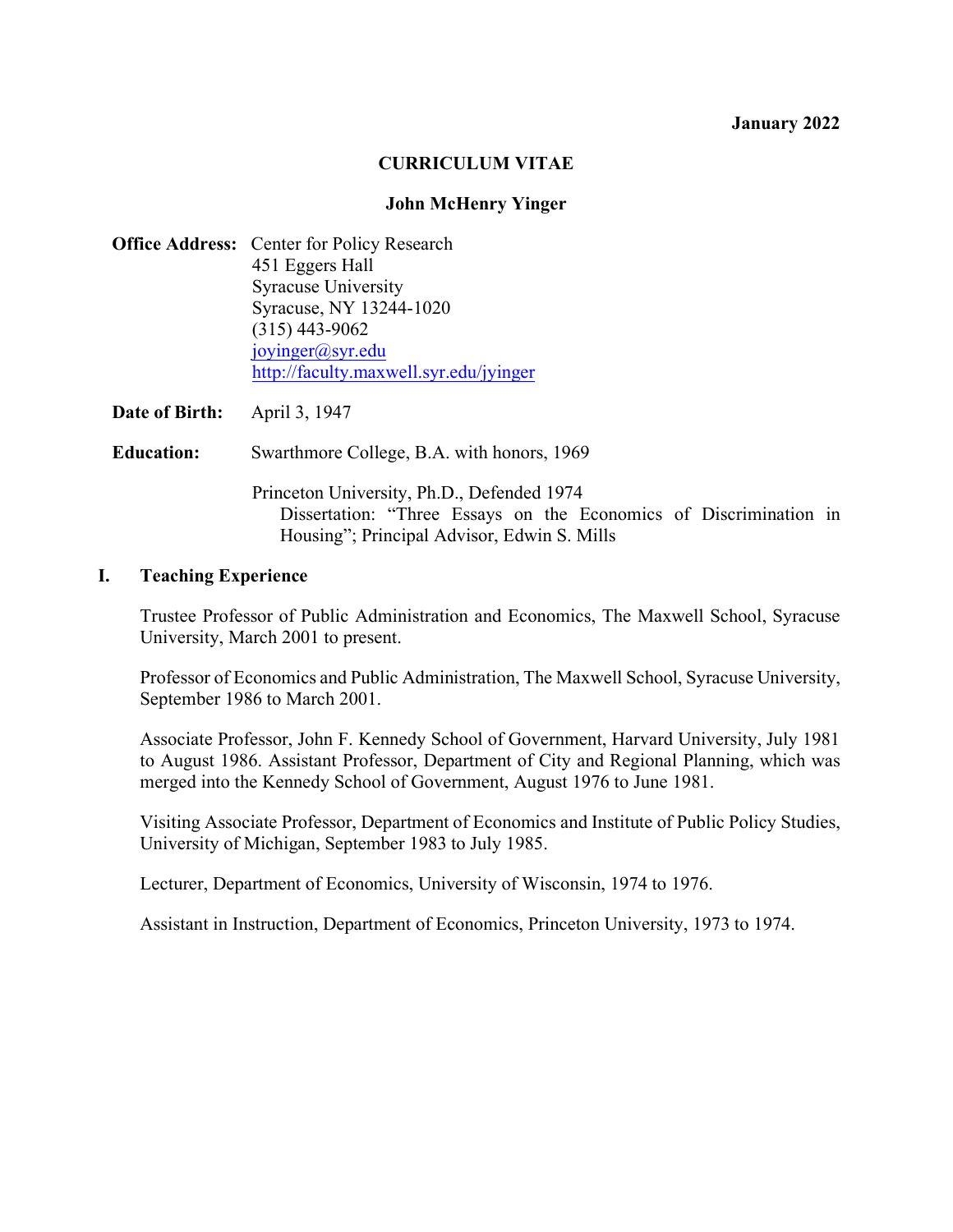# **II. Honors and Awards**

2017 Steven D. Gold award from the Association for Public Policy and Management, the National Conference of State Legislatures, and the National Tax Association. (This award "recognizes someone who has made a significant contribution to public financial management in the field of intergovernmental relations and state and local finance.")

2011 Richard Musgrave Prize for the most outstanding article published in the *National Tax Journal* (with co-authors W. D. Duncombe and W. Wang).

William Wasserstrom Award for Excellence in Graduate Teaching, Syracuse University, 2010.

Elected Member, Board of Directors, Association for Education Finance and Policy, 2008-2011.

Elected Fellow, National Academy of Public Administration, 2008.

NASPAA/ASPA Distinguished Research Award, 2007. (The National Association of Schools of Public Affairs and Administration and the American Society for Public Administration give this award to "an individual whose published work has had a substantial impact on the thought and understanding of public administration.")

Award for Outstanding Published Research in Year 2000, State Academy for Public Administration, 2001 (awarded for "Financing Higher Student Performance Standards: The Case of New York State," with W. D. Duncombe).

Gustavus Meyers Center Award for the Study of Human Rights in North America, 1995 (awarded for *Closed Doors, Opportunities Lost*).

Chancellor's Citation for Exceptional Academic Achievement, Syracuse University, 1995-1996.

Undergraduate Teaching Award, Economics Department, Syracuse University, 1993-1994.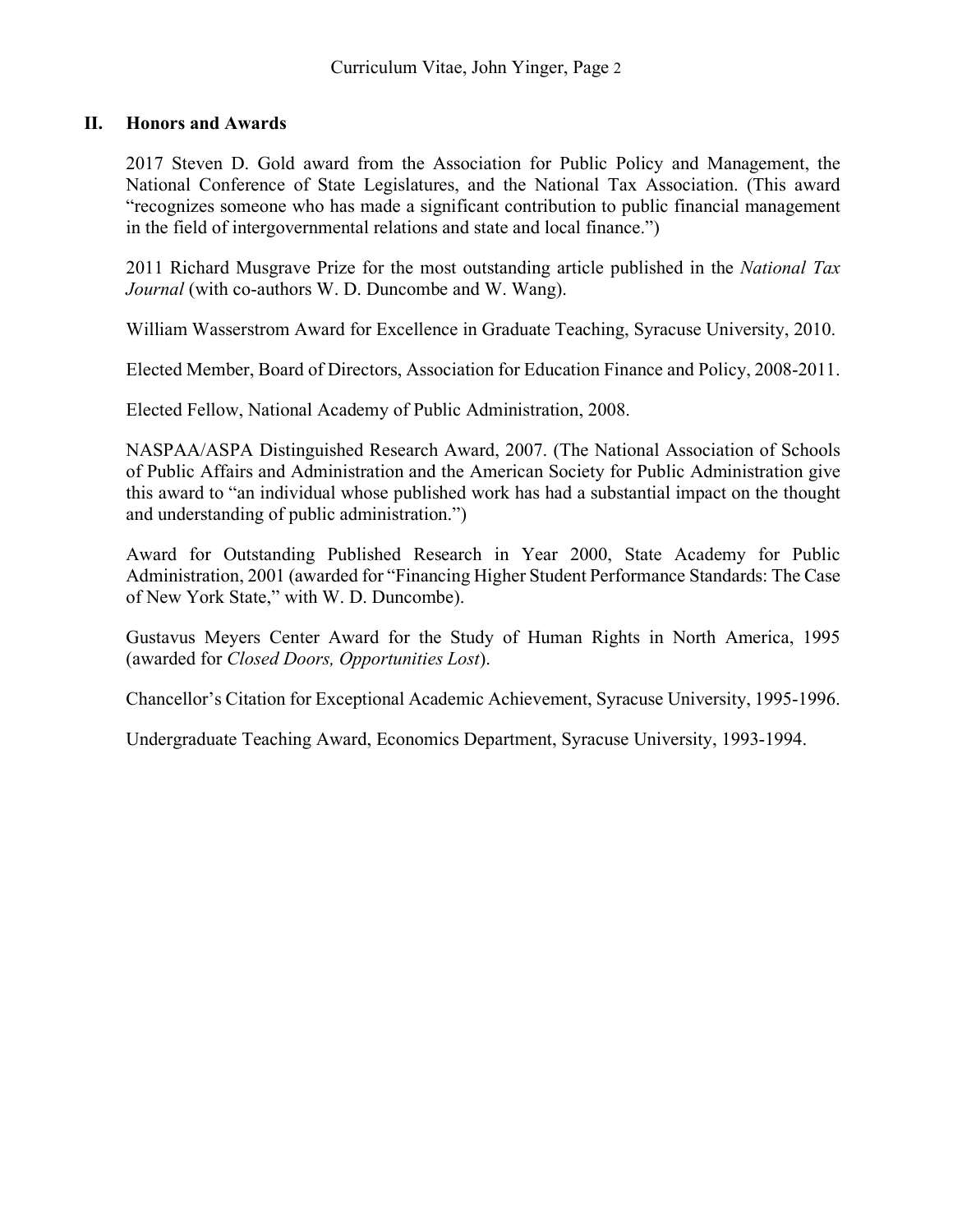# **III. Professional Experience**

Director, Education Finance and Accountability Program (2000 to present); author of "It's Elementary" column (http://cpr.maxwell.syr.edu/efap/index.html) since November 2004.

Senior Research Associate (1994 to present), Center for Policy Research, The Maxwell School, Syracuse University.

Visiting Fellow, The Urban Institute, Washington, D.C.; Spring semester, 2018.

Visiting Scholar, CESifo, Munich, Germany, Summer 2012; member of CESifo Research Network.

Forum Editor, *National Tax Journal*, 1998 to 2001.

Research Director, Housing Discrimination Study (sponsored by U.S. Department of Housing and Urban Development), 1988 to 1991.

Co-Director, Minnesota Local Aid Project (for Minnesota State Legislature), 1990-1991.

Co-Director, Nebraska Comprehensive Tax Study (for Nebraska State Legislature), 1987-1988.

Member of Mayor's Management Review Committee, City of Boston, 1985. Responsible for evaluating city assessment procedures.

Member of the Long-Term Economic Strategy Task Force for the State of Michigan, 1983 to 1984.

Senior Staff Economist, Council of Economic Advisers, August 1978 to July 1979. Principal responsibilities: Tax policy, income maintenance, health, social security.

Research Associate, Institute for Research on Poverty, University of Wisconsin, 1974 to 1976.

Research Assistant for Professor Edwin S. Mills, Princeton University, December 1971 to May 1974; for Dr. Joseph A. Pechman, The Brookings Institution, June 1969 to September 1971.

Board of Editors, *Journal of Urban Economics* and *Journal of Housing Economics*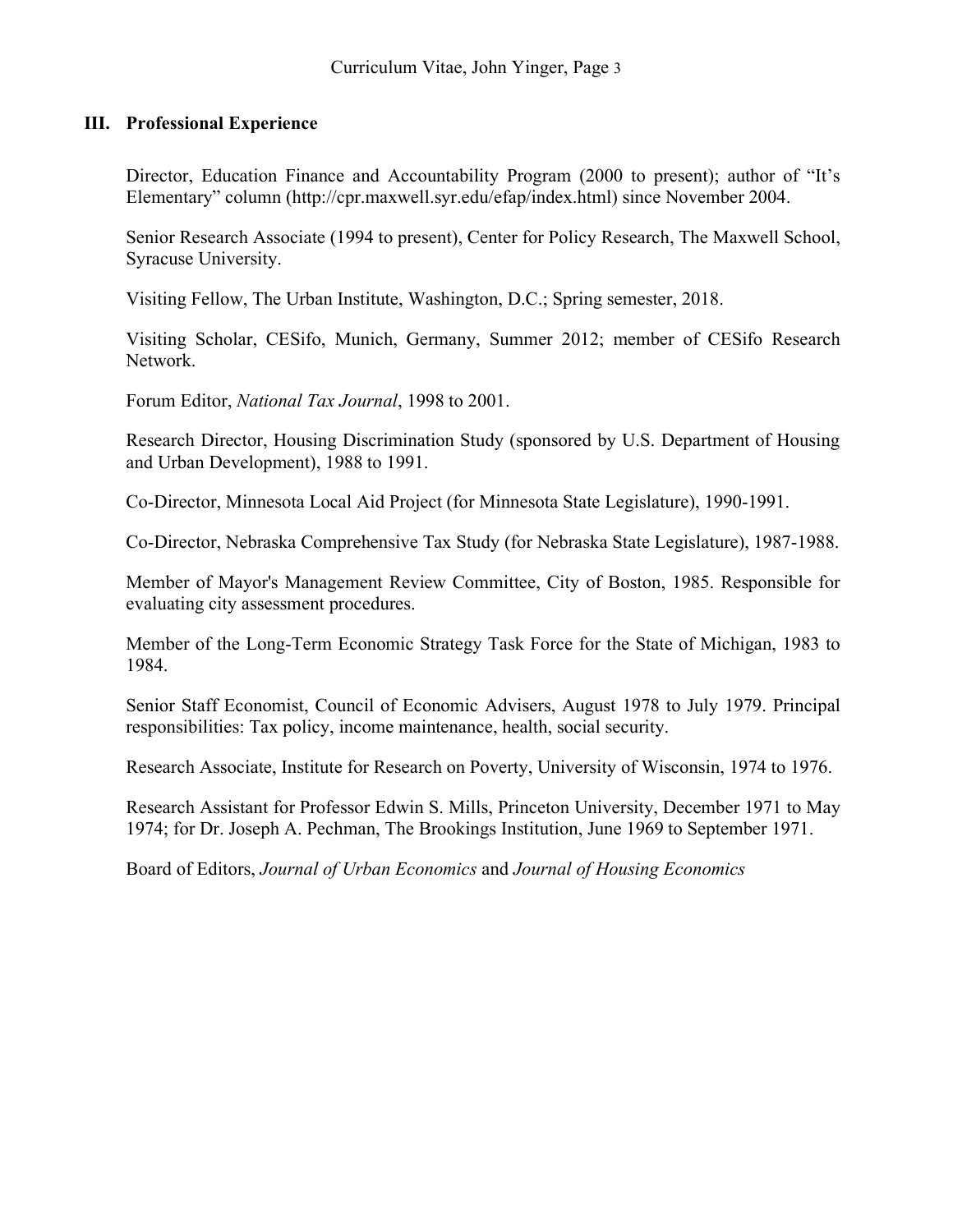#### **IV. Books**

Yinger, John (Editor). 2020. *Poverty and Proficiency, the Cost of and Demand for Local Public Education*. World Scientific Publishing.

Yinger, John. 2020. *Lecture Notes in State and Local Public Finance*. World Scientific Publishing.

Yinger, John (Editor). 2018. *Housing and Commuting: The Theory of Urban Residential Structure*. World Scientific Publishing.

Yinger, John. 2018. *Lecture Notes in Urban Economics and Urban Policy*. World Scientific Publishing.

Yinger, John (Editor). 2004. *Helping Children Left Behind: State Aid and the Pursuit of Educational Equity*, Cambridge, MA: MIT Press. (Reviewed in the *Journal of Economic Literature*, September 2005, pp. 838-839; in the *National Tax Journal*, December 2005, pp. 843- 846.)

Ross, Stephen L., and John Yinger. 2002. *The Color of Credit: Mortgage Lending Discrimination, Research Methodology, and Fair-Lending Enforcement***,** Cambridge, MA: MIT Press. (Reviewed in the *Journal of Economic Literature*, March 2004, pp. 190-191; in *Contemporary Sociology*, March 2003, pp. 166-167; and in *Public Administration Review*, January/February 2004, pp. 118-120.)

Yinger, John. 1995. *Closed Doors, Opportunities Lost: The Continuing Costs of Housing Discrimination,* Russell Sage Foundation. (Reviewed in the *American Political Science Review*, December 1996, pp. 927-928; in the *American Journal of Sociology*, November 1996, pp. 891- 893.)

Ladd, Helen F., and John Yinger. 1991. *America's Ailing Cities: Fiscal Health and the Design of Urban Policy*, Updated Edition. Johns Hopkins University Press. (Reviewed in the *Journal of Economic Literature*, December 1990, pp. 1745-1747.)

Yinger, John, Howard S. Bloom, Axel Börsch-Supan, and Helen F. Ladd. 1988. *Property Taxes and House Values: The Theory and Estimation of Intrajurisdictional Property Tax Capitalization*, Academic Press. (Reviewed in the *Journal of Economic Literature*, March 1990, 98-100.)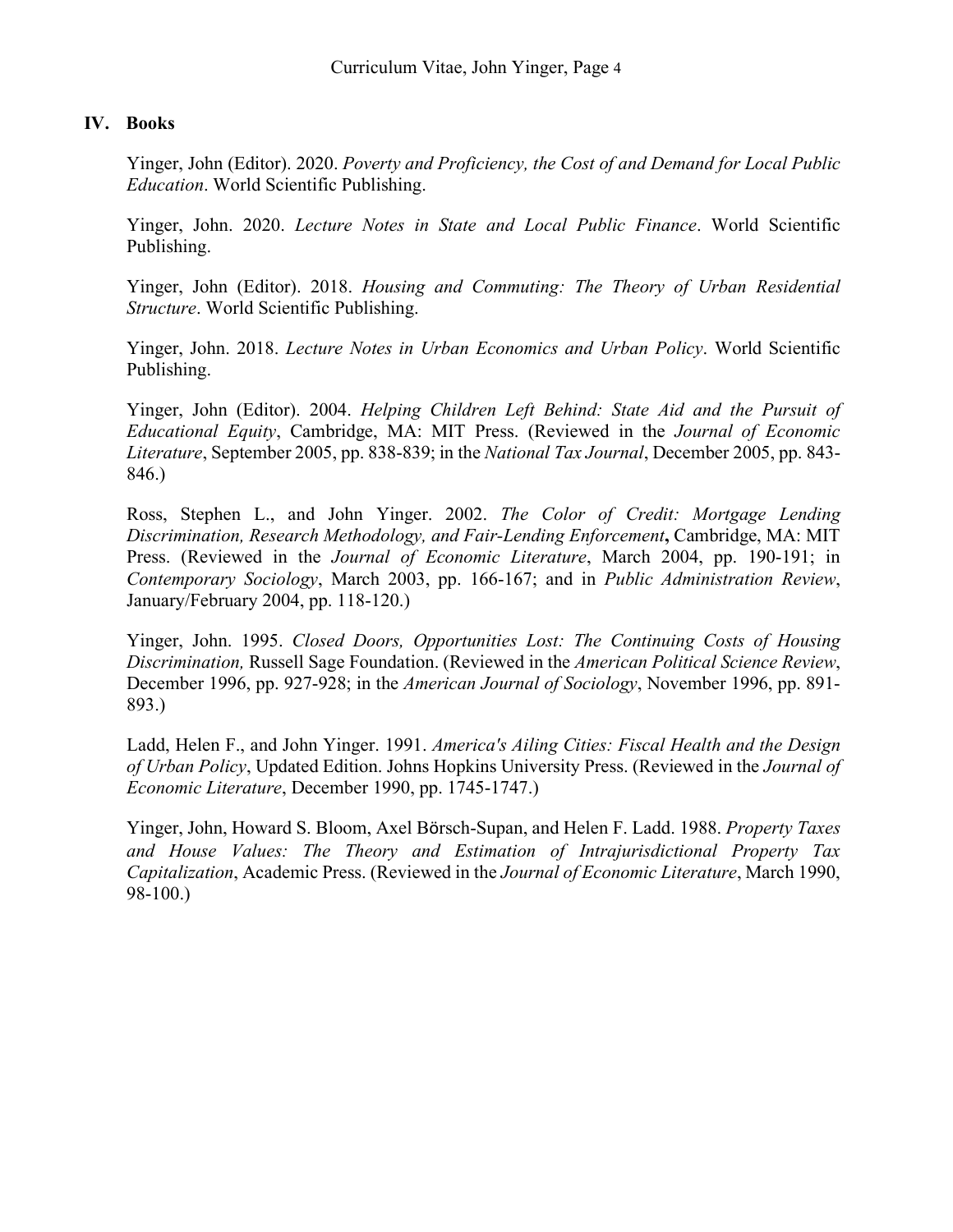# **V. Articles and Book Chapters**

#### **a. State and Local Public Finance and Hedonics**

Nguyen-Hoang, Phuong, and John Yinger. 2021. "How Salience and Framing Alter the Behavioral Impacts of Property Tax Relief." *Public Finance and Management* 22 (2): 112-149.

Yinger, John. 2021. "The Price of Access to Jobs: Bid-Function Envelopes for Commuting Costs." *Journal of Housing Economics* 51 (March): 1-14.

Nguyen-Hoang, Phuong, and John Yinger. 2020. "The Flypaper Effect: Methods, Magnitudes, and Mechanisms." *Journal of Education Finance* 46 (2) (Fall): 158-188.

Chung, Il Hwan, William D. Duncombe, and John Yinger. 2018. "The Impact of State Aid Reform on Property Values: A Case Study of Maryland's Bridge to Excellence in Public Schools Act." *Education Finance and Policy* 13 (3) (Summer): 369-394.

Yinger, John, and Phuong Nguyen-Hoang. 2016. "Hedonic Vices: Fixing Inferences about Willingness to Pay in Recent House-Value Studies." *Journal of Benefit-Cost Analysis* 7 (2) (Summer): 248-291.

Duncombe, William D., John Yinger, and Pengju Zhang. 2016. "How Does School District Consolidation Affect Property Values: A Case Study of New York." *Public Finance Review* 44  $(1): 52-79.$ 

Yinger, John. 2016. "Hedonic Estimates of Neighborhood Ethnic Preferences." *Public Finance Review* 44 (1): 22-51.

Yinger, John. 2015. "Hedonic Equilibria in Housing Markets: The Case of One-to-One Matching." *Journal of Housing Economics* 29 (September): 1-11.

Yinger, John. 2015. "Hedonic Markets and Sorting Equilibria: Bid-Function Envelopes for Public Services and Neighborhood Amenities." *Journal of Urban Economics* 86 (March): 9-25.

Duncombe, William D., Phuong Nguyen-Hoang, and John Yinger. 2015. "Measurement of Cost Differentials." In *Handbook of Research in Education Finance and Policy*, 2<sup>nd</sup> Edition, M.E. Goertz and H.F. Ladd (eds.), New York: Routledge, pp. 260-278. [Updated version of a chapter with the same title by Duncombe and Yinger in the  $1<sup>st</sup>$  edition of this handbook in 2007.]

Eom, Tae Ho, William D. Duncombe, Phuong Nguyen-Hoang, and John Yinger. 2014. "The Unintended Consequences of Property Tax Relief: New York State's STAR Program." *Education Finance and Policy* 9 (4) (Fall): 446-480.

Nguyen-Hoang, Phuong, and John Yinger. 2014. "Education Finance Reform, Local Behavior, and Student Performance in Massachusetts." *Journal of Education Finance* 39 (4): 297-322.

Wang, Wen, William D. Duncombe, and John Yinger. 2011. "School District Responses to Matching Aid Programs for Capital Facilities: A Case Study of New York's Building Aid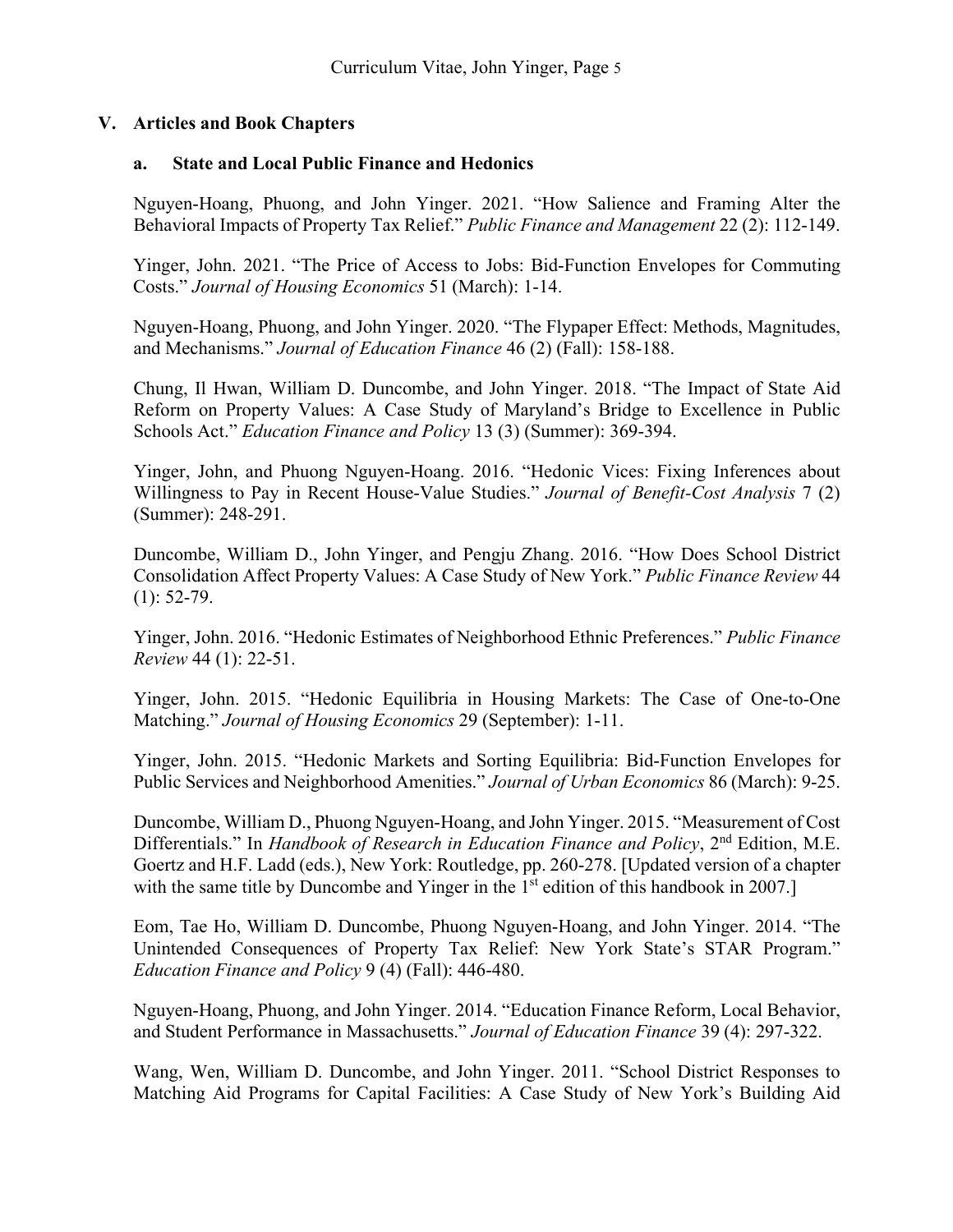Program." *National Tax Journal* 64 (3) (September): 759-794. [Winner of the 2011 Richard Musgrave Prize for the most outstanding article published in the *NTJ*.]

Duncombe, William D., and John Yinger. 2011. "Making Do: State Constraints and Local Responses in California's Education Finance System." *International Tax and Public Finance* 18 (3) (June): 337-368.

Nguyen-Hoang, Phuong, and John Yinger. 2011. "The Capitalization of School Quality into House Values: A Review." *Journal of Housing Economics* 20 (1) (March): 30-48.

Duncombe, William D., and John Yinger. 2011. "Are Education Cost Functions Ready for Prime Time? An Examination of their Validity and Reliability." *Peabody Journal of Education: Issues of Leadership, Policy and Organizations* 86 (1): 28-57.

Yinger, John. 2010. "Municipal Bond Ratings and Citizens' Rights." *American Law and Economics Review* 12 (1) (Spring): 1-38.

Hu, Yue, and John Yinger. 2008. "The Impact of School District Consolidation on Housing Prices." *National Tax Journal* 61 (4) (December): 609-633.

Duncombe, William D, Lukemeyer, Anna, and John Yinger. 2008. "Dollars without Sense: The Mismatch between the No Child Left Behind Act Accountability System and Title I Funding." In *Improving on No Child Left Behind: Getting Education Reform Back on Track*, R. D. Kahlenberg (ed.), New York: The Century Foundation, 19-102.

Duncombe, William D., Anna Lukemeyer, and John Yinger. 2008. "The No Child Left Behind Act: Have Federal Funds Been Left Behind?" *Public Finance Review* 36 (4) (July): 381-407.

Ondrich, Jan, Emily Pas, and John Yinger. 2008. "The Determinants of Teacher Attrition in Upstate New York." *Public Finance Review* 36 (1) (January): 112-144.

Duncombe, William D., and John Yinger. 2007. "Measurement of Cost Differentials." In *Handbook of Education Finance and Policy*, E. Fiske and H.F. Ladd (eds.), Laurence Erlbaum Publishers, 238-256.

Duncombe, William D., and John Yinger. 2007. "Does School District Consolidation Cut Costs?" *Education Finance and Policy* 2 (4) (Fall): 341-375.

Duncombe, William D., and John Yinger. 2005. "How Much More Does a Disadvantaged Student Cost?" *Economics of Education Review* 24 (5) (October): 513-532.

Bifulco, Robert, William D. Duncombe, and John Yinger. 2005. "Does Whole-School Reform Boost Student Performance: The Case of New York City" *Journal of Policy Analysis and Management* 24 (1): 47-72.

Yinger, John. 2004. "State Aid and the Pursuit of Educational Equity: An Overview." In *Helping Children Left Behind: State Aid and the Pursuit of Educational Equity*, John Yinger (ed.), Cambridge, MA: MIT Press, 3-57.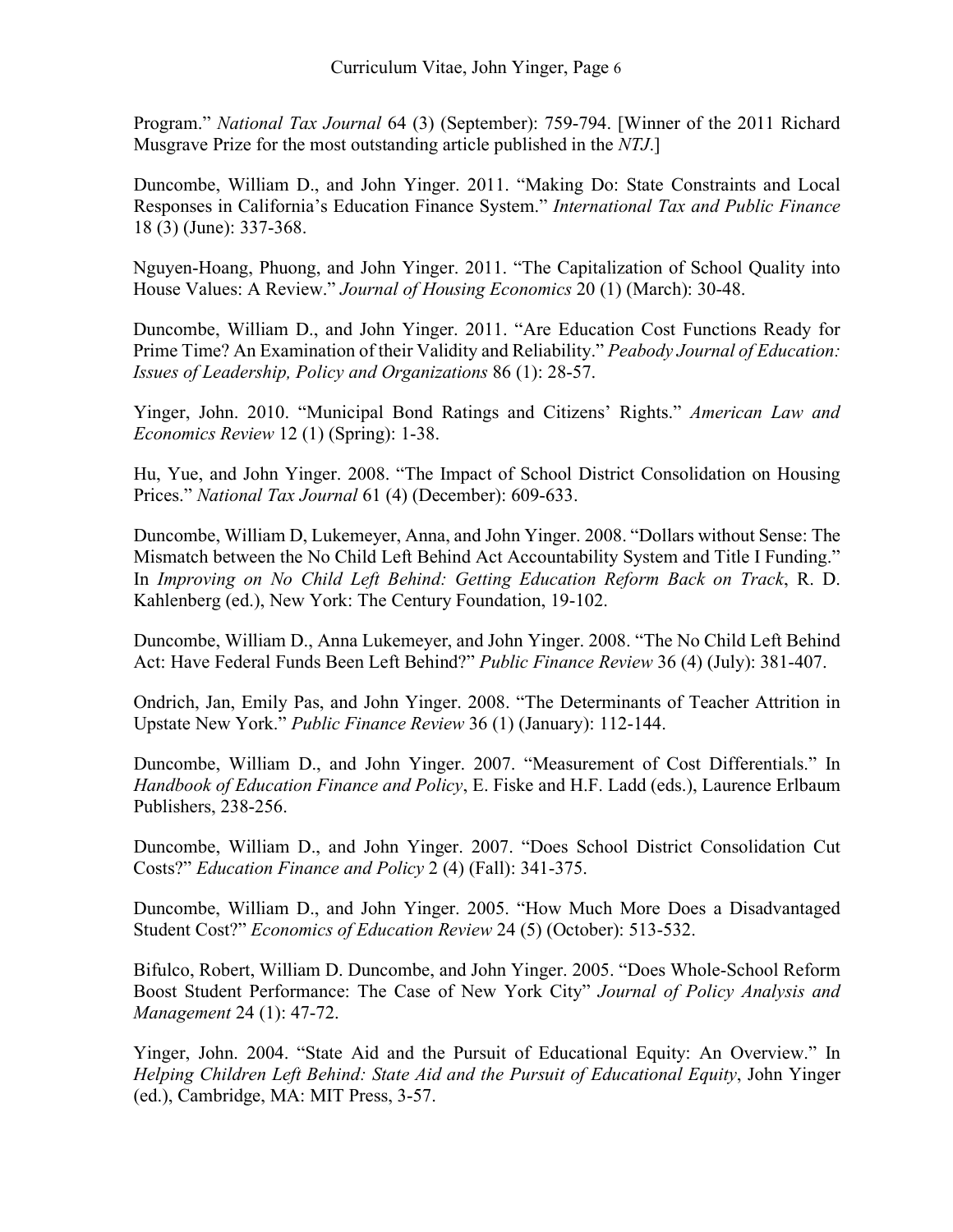Duncombe, William D., Anna Lukemeyer, and John Yinger. 2003. "Financing an Adequate Education: The Case of New York." In *Developments in School Finance: 2001-02*, W. J. Fowler, Jr. (ed.), National Center for Education Statistics, 127-154.

Andrews, Matthew, William D. Duncombe, and John Yinger. 2002. "Revisiting Economies of Size in American Education: Are We Any Closer to a Consensus?" *Economics of Education Review* 21 (3) (June): 245-262.

Duncombe, William D. and John Yinger. 2001. "Alternative Paths to Property Tax Relief." In *Property Taxation and Local Government Finance*, W.E. Oates (ed.), Lincoln Institute of Land Policy, pp. 243-294.

Duncombe, William D., and John Yinger. 2000. "Financing Higher Student Performance Standards: The Case of New York State." *Economics of Education Review* 19 (4) (October): 363-386.

Yinger, John. 1999. "Fiscal Disparities and Education Finance." In *The End of Welfare? Consequences of Federal Devolution for the Nation*, Max B. Sawicky (ed.), M.E. Sharpe, Inc., 194-227.

Ross, Stephen, and John Yinger. 1999. "Sorting and Voting: A Review of the Literature on Urban Public Finance." In *Handbook of Urban and Regional Economics, Volume 3, Applied Urban Economics*, P. Cheshire and E. S. Mills (eds.), North-Holland, 2001-2060.

Yinger, John. 1999. "Capitalization and Efficiency." In *Environmental and Public Economics: Essays in Honor of W. E. Oates*." A. Panagariya, P. Portney, and R. Schwab (eds.), Elgar, Edward Publishing, Inc., 310-326.

Duncombe, William D., and John Yinger. 1999. "Performance Standards and Educational Cost Indexes: You Can't Have One without the Other." In *Equity and Adequacy in Education Finance*, H. F. Ladd, R. Chalk, and J. S. Hansen (eds.), Washington, D.C.: National Academy Press, 260-297.

Duncombe, William D., and John Yinger. 1998. "School Finance Reform: Aid Formulas and Equity Objectives." *National Tax Journal* 51 (2) (June): 239-262.

Yinger, John. 1998. "The Incidence of Development Fees and Special Assessments." *National Tax Journal* 51 (1) (March): 23-42.

Yinger, John. 1998. "Who Pays Development Fees?" In *Local Government Tax and Land Use Policies in the United States: Understanding the Links*, Helen F. Ladd (ed.), Northampton, MA: Edward Elgar, 218-233.

Duncombe, William D., and John Yinger. 1998. "An Analysis of Two Educational Policies in New York State: Performance Standards and Property Tax Relief." In *Educational Finance to Support Higher Learning Standards*, J. H. Wyckoff (ed.), New York State Board of Regents, 98-137.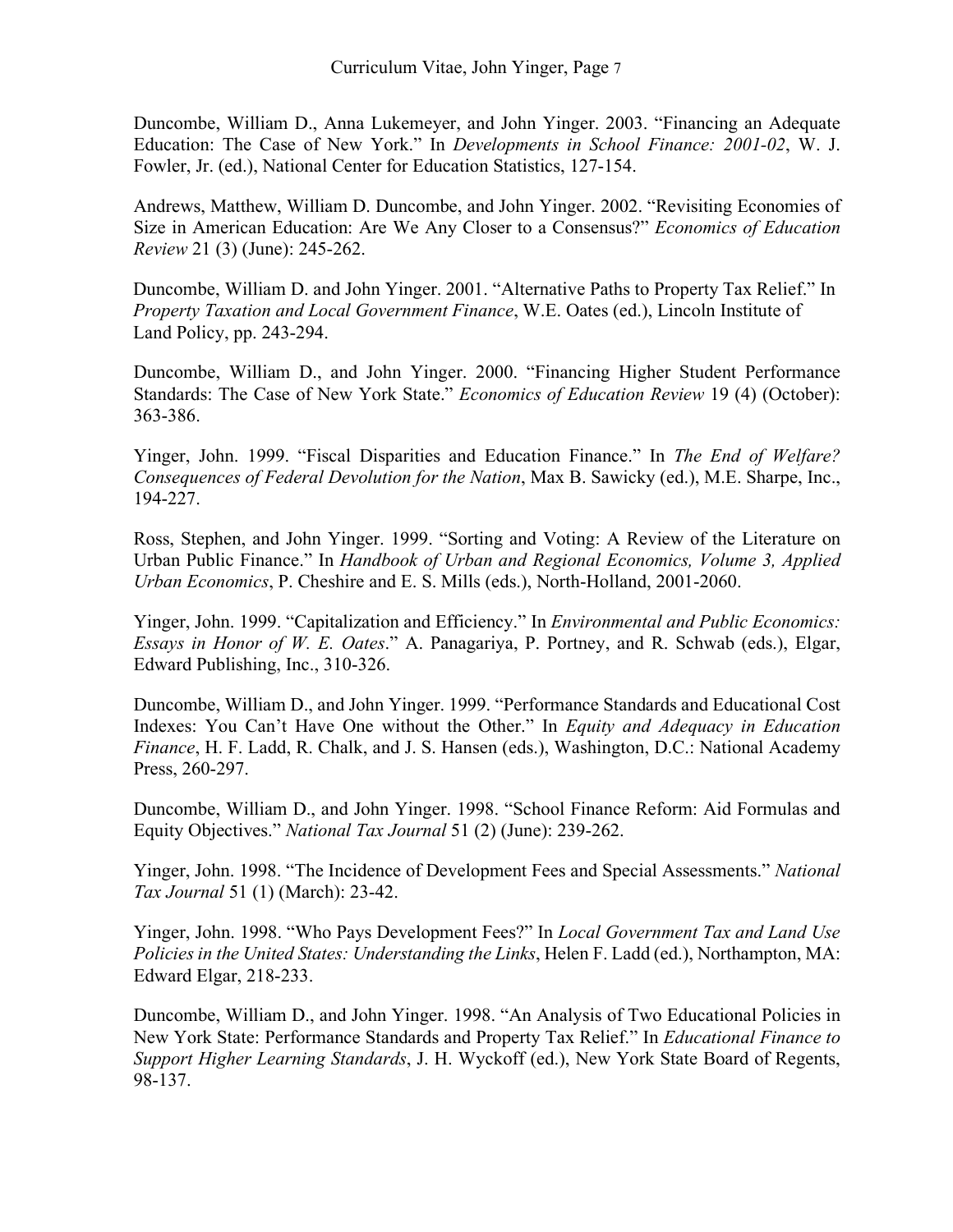Duncombe, William D., and John Yinger. 1997. "Why Is It So Hard to Help Central City Schools?" *Journal of Policy Analysis and Management* 16 (1) (Winter): 85-113. [Reprinted in *Readings in Urban Economics: Issues and Public Policy*, 1999. R.W. Wassmer (ed.), Blackwell Publishers, Chapter 24.

Duncombe, William D., John Ruggiero, and John Yinger. 1996. "Alternative Approaches to Measuring the Cost of Education," In *Holding Schools Accountable: Performance-Based Reform in Education*, Helen F. Ladd (ed.) Washington D.C., The Brookings Institution, 327- 356.

Yinger, John. 1995. "Capitalization and Sorting*:* A Revision." *Public Finance Quarterly* 23 (2) (April): 217-225.

Carroll, Robert J., and John Yinger. 1994. "Is the Property Tax a Benefit Tax? The Case of Rental Housing." *National Tax Journal* 47 (2) (June): 295-316.

Ladd, Helen F., and John Yinger. 1994. "The Case for Equalizing Aid." *National Tax Journal* 47 (1) (March): 211-224. [Reprinted in *Tax Policy in the Real World*, 1999. Joel Slemrod (ed.), Cambridge University Press, 223-236.]

Duncombe, William D., and John Yinger. 1993. "An Analysis of Returns to Scale in Public Production, With an Application to Fire Protection." *Journal of Public Economics* 52 (1) (August): 49-72.

Ladd, Helen F., Andrew Reschovsky, and John Yinger. 1992. "City Fiscal Condition and State Equalizing Aid*:* The Case of Minnesota." *Proceedings of the 84th Annual Conference of the National Tax Association and Tax Institute of America, 1991*, Columbus, OH: National Tax Association, 42-49.

Yinger, John. 1990. "States to the Rescue? Aid to Central Cities under the New Federalism." *Public Budgeting & Finance* 10 (2) (June): 27-44.

Ratcliffe, Kerri, Bruce Riddle, and John Yinger. 1990. "The Fiscal Condition of School Districts in Nebraska*:* Is Small Beautiful?" *Economics of Education Review* 9 (1) (January): 81-99.

Yinger, John, and Helen F. Ladd. 1989. "The Determinants of State Assistance to Central Cities." *National Tax Journal* 42 (4) (December): 413-428. [Reprinted in *Readings in Local Public Finance*, 1996. M. Drennen and D. Netzer (eds.), Blackwell Publishers.]

Ladd, Helen F., and John Yinger. 1990. "Recent Trends in City Fiscal Health." *Proceedings of the 82nd Annual Conference of the National Tax Association and Tax Institute of America,*  Atlanta, GA: (October, 1989): 72-80.

Yinger, John. 1986. "On Fiscal Disparities Across Cities." *Journal of Urban Economics* 19 (3) (May): 316-337.

Yinger, John. 1985. "Inefficiency and the Median Voter*:* The Property Tax, Capitalization, Heterogeneity and the Theory of the Second Best." In *Perspectives on Local Public Finance*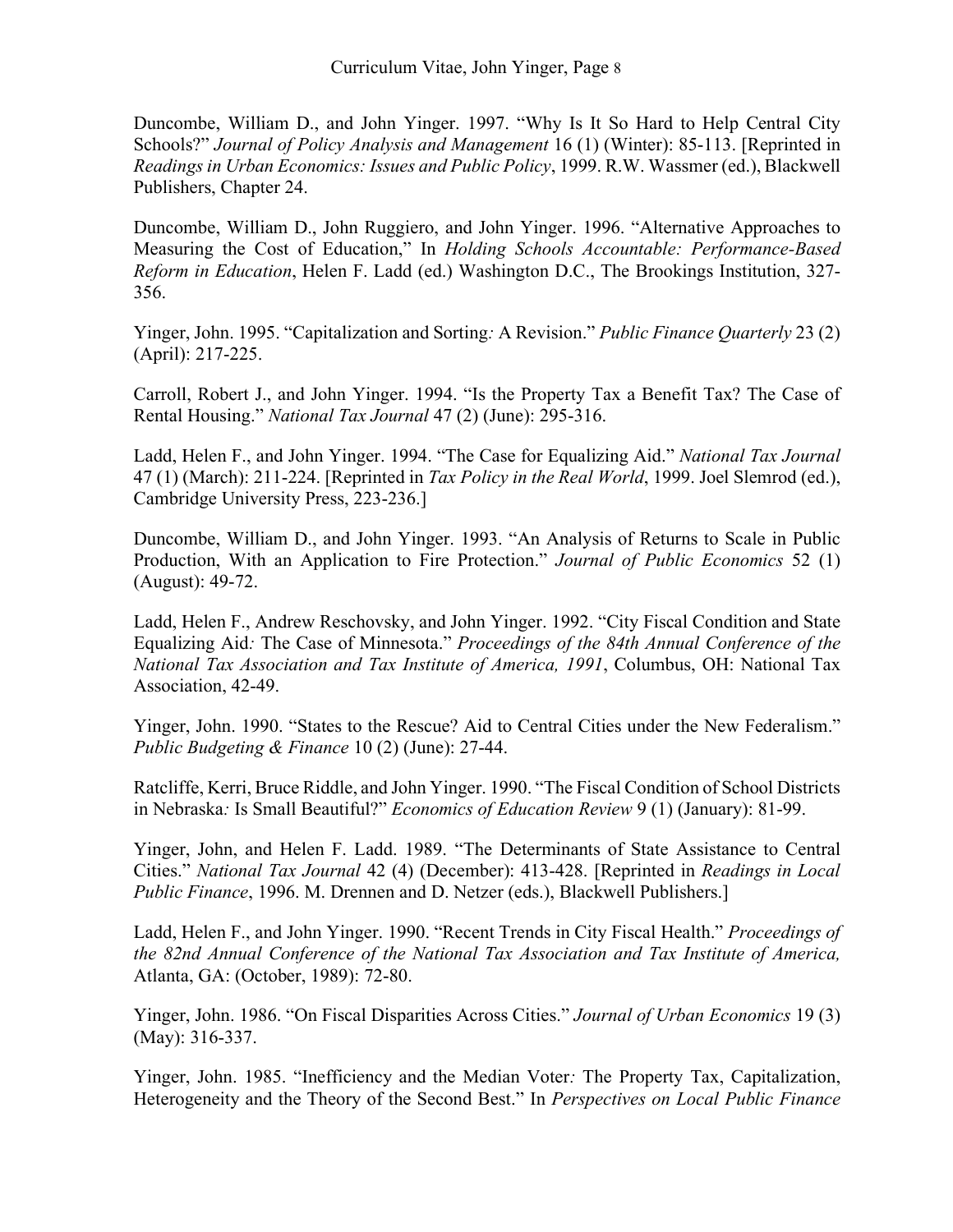*and Public Policy,* J.M. Quigley (ed.), Greenwich, CT: JAI Press, 2: 3-30.

Bradbury, Katharine L., Helen F. Ladd, Mark Perrault, Andrew Reschovsky, and John Yinger. 1984. "State Aid to Offset Fiscal Disparities Across Communities." *National Tax Journal* 37 (2) (June): 151-170. [Reprinted in Helen Ladd, *The Challenge of Fiscal Disparities for State and Local Governments; The Selected Essays of Helen F. Ladd*, Northampton, MA: Edward Elgar, 1999: 17-36.]

Bradbury, Katharine L., and John Yinger. 1984. "Making Ends Meet*:* Boston's Fiscal Situation in the 1980s." *New England Economic Review* (March/April): 18-28.

Bloom, Howard S., Helen F. Ladd, and John Yinger. 1984. "Are Property Taxes Capitalized into House Values?" In *Local Provision of Public Services: The Tiebout Model after Twenty-Five Years*, G. Zodrow (ed.), New York: Academic Press Inc., 145-163.

Yinger, John. 1982. "Capitalization and the Theory of Local Public Finance." *Journal of Political Economy* 90 (5) (September): 917-943.

Yinger, John. 1981. "Capitalization and the Median Voter." *The American Economic Review* 71 (2) (May): 99-103.

# **b. Discrimination in Housing and Lending**

Yinger, John. 2021. "Detecting Disparate-Impact Discrimination in The Big-Data Era." *Loyola Consumer Law Review* 33: 386-404.

Oh, Sun Jung, and John Yinger. 2015. "What Have We Learned from Paired Testing in Housing Markets?" *Cityscape: A Journal of Policy Development and Research* 17 (3): 15-60.

Choi, Seok Joon, Jan Ondrich, and John Yinger. 2008. "Changes in Rental Housing Discrimination since 1989." *Cityscape: A Journal of Policy Development and Research* 10 (2): 301-330.

Blanchard, Lloyd, Bo Zhao, and John Yinger. 2008. "Do Lenders Discriminate Against Minority and Women Entrepreneurs?" *Journal of Urban Economics* 63 (2) (March): 467-497.

Ross, Stephen L., and John Yinger. 2006. "Uncovering Discrimination: A Comparison of the Methods Used by Scholars and Civil Rights Enforcement Officials." *American Law and Economics Review* 8 (3) (Fall): 562-614.

Zhao, Bo, Jan Ondrich, and John Yinger. 2006. "Why Do Real Estate Brokers Continue to Discriminate? Evidence from the 2000 Housing Discrimination Study." *Journal of Urban Economics* 59 (3) (May): 394-419.

Choi, Seok Joon, Jan Ondrich, and John Yinger. 2005. "Do Rental Agents Discriminate Against Minority Customers? Evidence from the 2000 Housing Discrimination Study." *Journal of Housing Economics* 14 (1) (March): 1-26.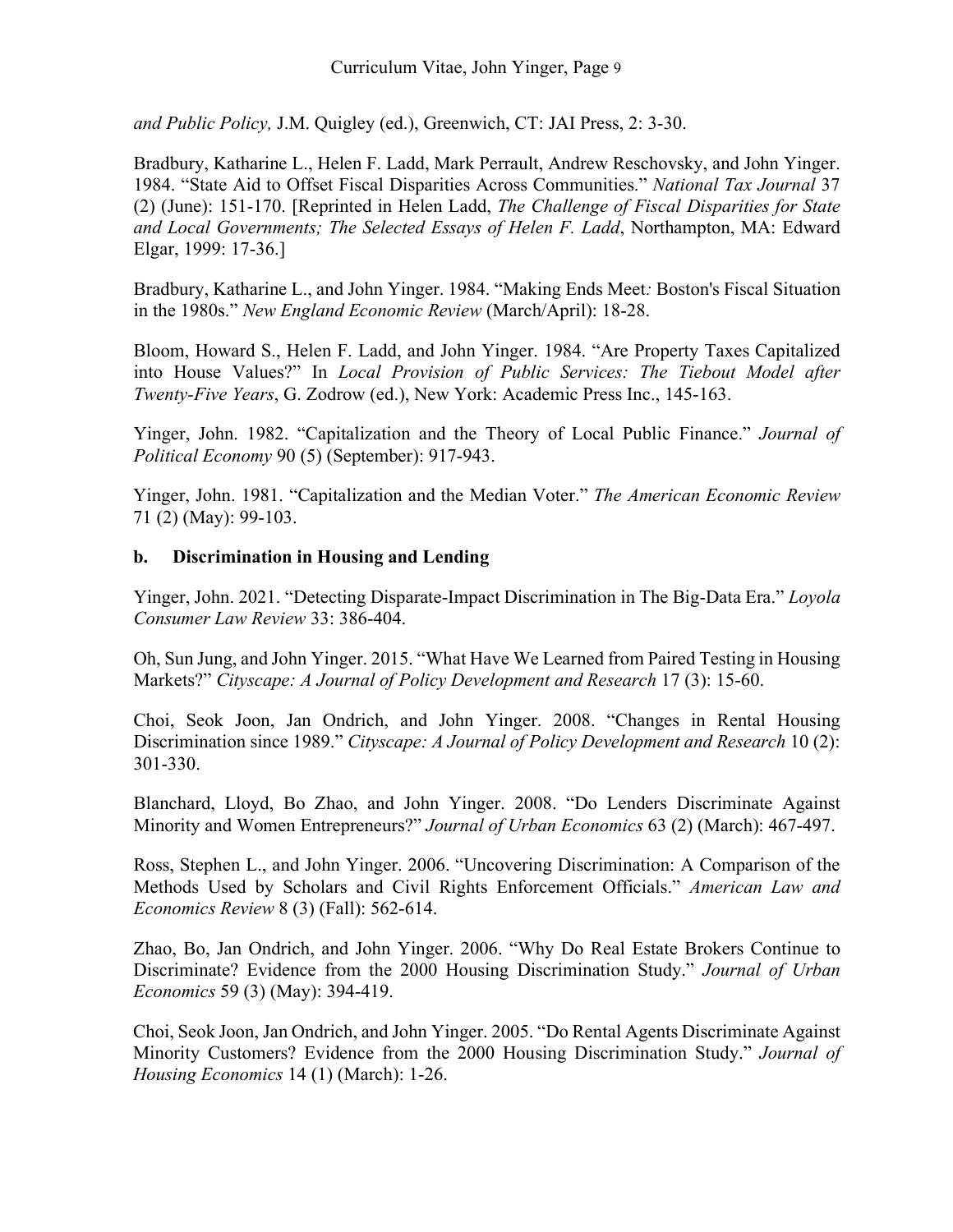Ondrich, Jan, Stephen L. Ross, and John Yinger. 2003. "Now You See It, Now You Don't: Why Do Real Estate Agents Withhold Houses from Black Customers?" *Review of Economics and Statistics* 85 (4) (November): 854-873.

Ondrich, Jan, Stephen L. Ross, and John Yinger. 2001. "The Geography of Housing Discrimination." *Journal of Housing Research* 12 (2): 217-238.

Yinger, John. 2001. "Housing Discrimination and Residential Segregation as Causes of Poverty." In *Understanding Poverty in America*, S.H. Danziger and R.H. Haveman (eds.) Cambridge, MA: Harvard University Press, 359-391

Ondrich, Jan, Stephen L. Ross, and John Yinger. 2000. "How Common is Housing Discrimination? Improving on Traditional Measures" *Journal of Urban Economics* 47 (3) (May): 470-500.

Ondrich, Jan, Alex Stricker, and John Yinger. 1999. "Do Landlords Discriminate? The Incidence and Causes of Discrimination in Rental Housing Markets." *Journal of Housing Economics* 8 (3) (September): 185-204.

Yinger, John. 1999. "Sustaining the Fair Housing Act." *Cityscape: A Journal of Policy Development and Research* 4 (3): 93-106.

Yinger, John. 1999. "Testing for Discrimination in Housing and Related Markets." In *A National Report Card on Discrimination in Housing: The Role of Testing*, M. Fix and M. A. Turner (eds.), Washington, D.C.: The Urban Institute, 27-46.

Ross, Stephen L., and John Yinger. 1999. Ch. 3: "Does Discrimination in Mortgage Lending Exist? The Boston Fed Study and Its Critics," Ch. 4: "Other Evidence of Discrimination: Recent Studies of Redlining and of Discrimination in Loan Approval and Loan Terms," Ch. 4: "The Default Approach to Studying Mortgage Discrimination: A Rebuttal," and "Technical Appendix to Chapters 3 through 5." In *Mortgage Lending Discrimination: A Review of Existing Evidence*, Margery Austin Turner and Felicity Skidmore (eds.), Washington, D.C., The Urban Institute, 43-136.

Yinger, John. 1998. "Housing Discrimination is Still Worth Worrying About." *Housing Policy Debate* 9 (4): 893-927.

Yinger, John. 1998. "Evidence on Discrimination in Consumer Markets." *Journal of Economic Perspectives* 12 (2) (Spring): 23-40.

Ondrich, Jan, Alex Stricker, and John Yinger. 1998. "Do Real Estate Brokers Choose to Discriminate? Evidence from the 1989 Housing Discrimination Study." *Southern Economic Journal* 64 (4) (April): 880-901.

Yinger, John. 1997. "Cash in Your Face**:** The Cost of Racial and Ethnic Discrimination in Housing." *Journal of Urban Economics* 42 (3) (November): 339-365.

Yinger, John. 1996. "Discrimination in Mortgage Lending**:** A Literature Review." In *Mortgage*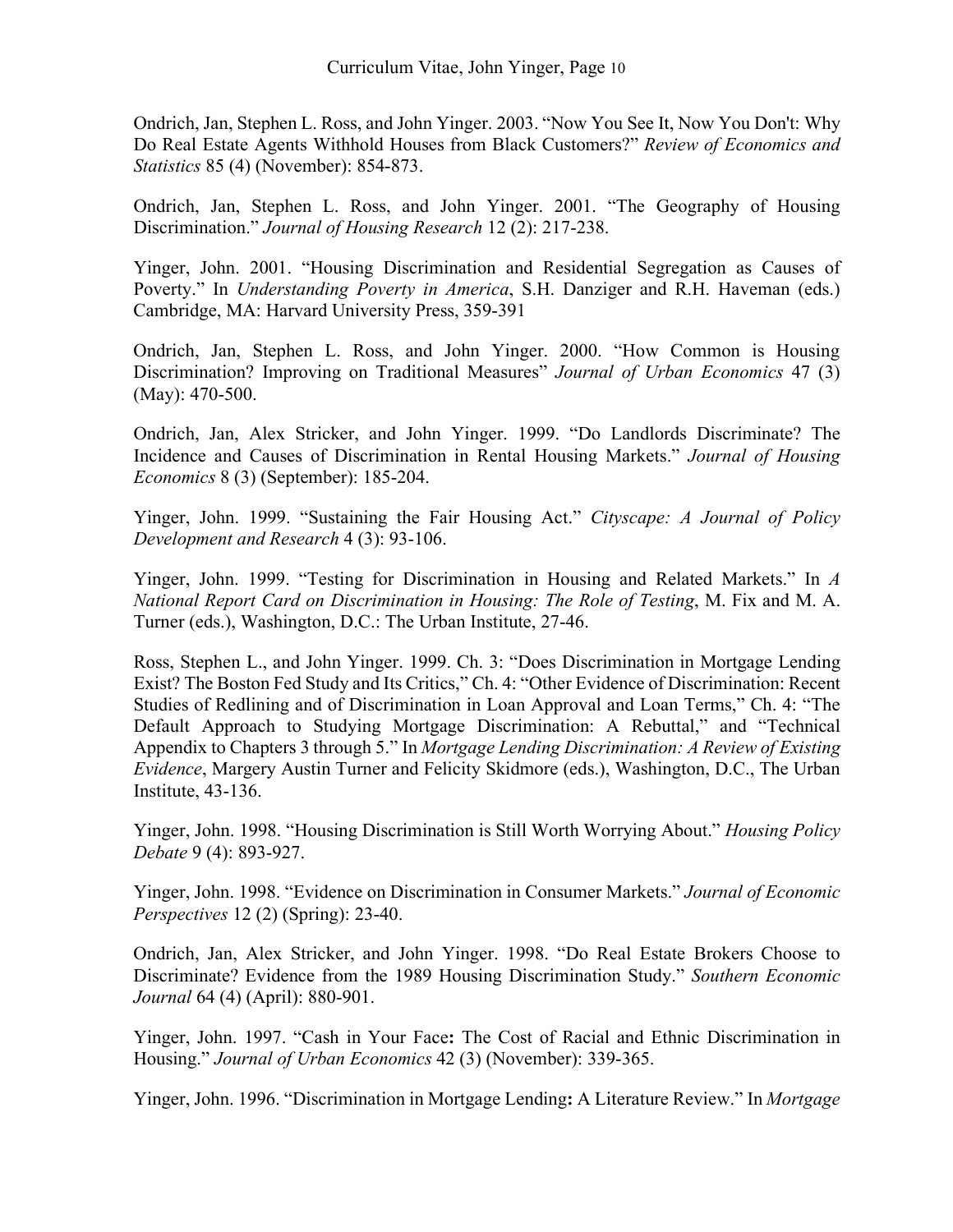*Lending Discrimination: Research and Enforcement Concerns*, J.M. Goering and R. Wienk (eds.), Washington, DC: The Urban Institute Press, 29-73.

Yinger, John. 1993. "Access Denied, Access Constrained*:* Results and Implications of the 1989 Housing Discrimination Study." In *Clear and Convincing Evidence: Measurement of Discrimination in America*, M. Fix and R. Struyk (eds.), Washington, DC: The Urban Institute Press, 69-112.

Yinger, John. 1991. "Acts of Discrimination: Evidence from the 1989 Housing Discrimination Study." *Journal of Housing Economics* 1 (December): 318-346.

Yinger, John. 1988. "Examining Housing Discrimination with Fair Housing Audits." In *Lessons from Selected Program and Policy Areas*, H.S. Bloom, D.S. Cordray, and R.J. Light (eds.), New Directions in Program Evaluation, 37 (Spring): 47-62.

Yinger, John. 1987. "The Racial Dimension of Urban Housing Markets in the 1980s." In *Divided Neighborhoods: Changing Patterns of Racial Segregation in the 1980s*, G. A. Tobin (ed.), *Sage Urban Affairs Annual Review* 32: 43-67.

Yinger, John. 1986. "Measuring Racial Discrimination with Fair Housing Audits: Caught in the Act." *The American Economic Review* 76 (5) (December): 881-893.

[Reprinted in *The Economics of Housing*, 1995. J.M. Quigley (ed.), Edward Elgar Publishing Limited, 1997) and in *Economics and Discrimination*, W. Darity (ed.), University of North Carolina Press.]

Yinger, John. 1986. "On the Possibility of Achieving Racial Integration Through Subsidized Housing." In *Housing Desegregation and Federal Policy*, J.M. Goering (ed.), University of North Carolina Press, 290-312.

Yinger, John. 1979. "Prejudice and Discrimination in the Urban Housing Market." In *Current Issues in Urban Economics*, P. Mieszkowski and M. Straszheim (eds.), Baltimore, Maryland: Johns Hopkins University Press, 430-468.

Yinger, John, George C. Galster, B.A. Smith and F. Eggers. 1979. "The Status of Research into Racial Discrimination in American Housing Markets: A Research Agenda for the Department of Housing and Urban Development." *Occasional Papers in Housing and Community Affairs,* U.S. Department of Housing and Urban Development, 6 (December).

Yinger, John. 1978. "The Black-White Price Differential in Housing: Some Further Evidence." *Land Economics* 54 (2) (May): 187-206.

Courant, Paul N., and John Yinger. 1977. "On Models of Racial Prejudice and Urban Residential Structure." *Journal of Urban Economics* 4 (3) (July): 272-291.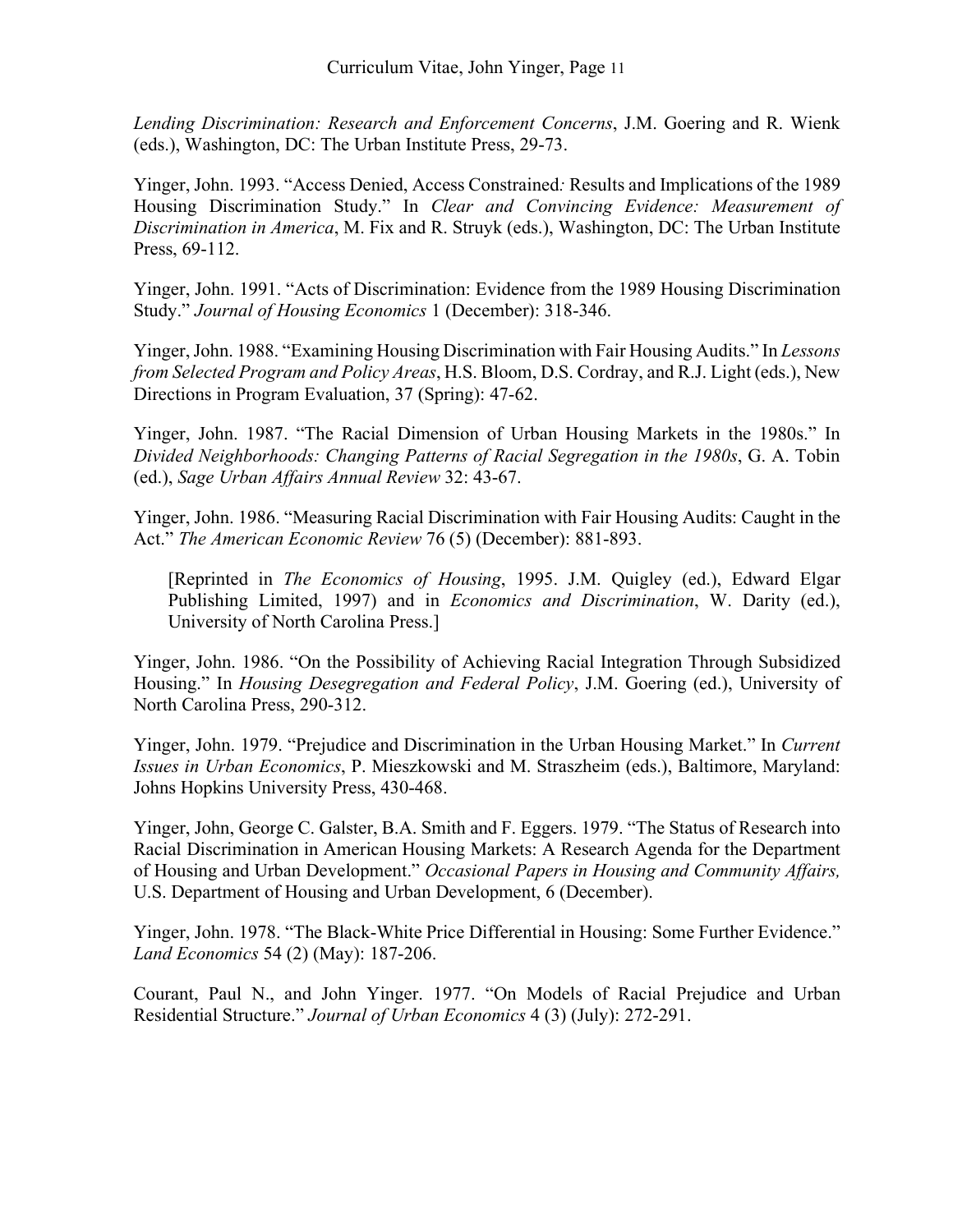Yinger, John. 1976. "Racial Prejudice and Racial Residential Segregation in an Urban Model." *Journal of Urban Economics* 3 (4) (October): 383-396.

Yinger, John. 1976. "A Note on the Length of the Black-White Border." *Journal of Urban Economics* 3 (4) (October): 370-382.

# **c. Housing, Urban Economics, and Other Topics**

Yinger, John. 2021. "Black Rock City versus Manhattan: An Economist's View." *PLOS ONE* 16 (1).

Ross, Stephen L., and John Yinger. 2000. "Timing Equilibria in an Urban Model with Congestion." *Journal of Urban Economics* 47 (3) (May): 390-413.

Ross, Stephen L., and John Yinger. 1995. "Comparative Static Analysis of Open Urban Models with a Full Labor Market and Suburban Employment." *Regional Science and Urban Economics* 25 (5) (October): 575-605.

Yinger, John. 1993. "Bumper to Bumper: A New Approach to Congestion in an Urban Model." *Journal of Urban Economics* 34 (2) (September): 249-274.

Yinger, John. 1993. "Around the Block: Urban Models with a Street Grid." *Journal of Urban Economics* 33 (3) (May): 305-330.

Yinger, John. 1992. "An Analysis of the Efficiency of Urban Residential Structure, with an Application to Racial Integration." *Journal of Urban Economics* 31 (3) (May): 388-407.

[Reprinted in *Analytical Urban Economics*, 1996. H.W. Richardson, K.J. Button, and P. Nijkamp (eds.), Edward Elgar Publishing Limited.]

Yinger, John. 1992. "City and Suburb: Urban Models with More than One Employment Center." *Journal of Urban Economics* 31 (2) (March): 181-205.

[Reprinted in *Analytical Urban Economics*, 1996. H.W. Richardson, K.J. Button, and P. Nijkamp (eds.), Edward Elgar Publishing Limited.]

Yinger, John. 1984. "State Housing Policy and the Poor." In *The State and the Poor in the 1980s*, M. Carballo and M.J. Bane (eds.), Auburn House.

Yinger, John. 1981. "A Search Model of Real Estate Broker Behavior." *The American Economic Review* 71 (4) (September): 591-605.

Yinger, John. 1979. "Estimating the Relationship between Location and the Price of Housing." *Journal of Regional Science* 19 (3) (August): 271-286.

Yinger, John, and Sheldon Danziger. 1978 "An Equilibrium Model of Urban Population and the Distribution of Income." *Urban Studies* 15 (2) (June): 201-214.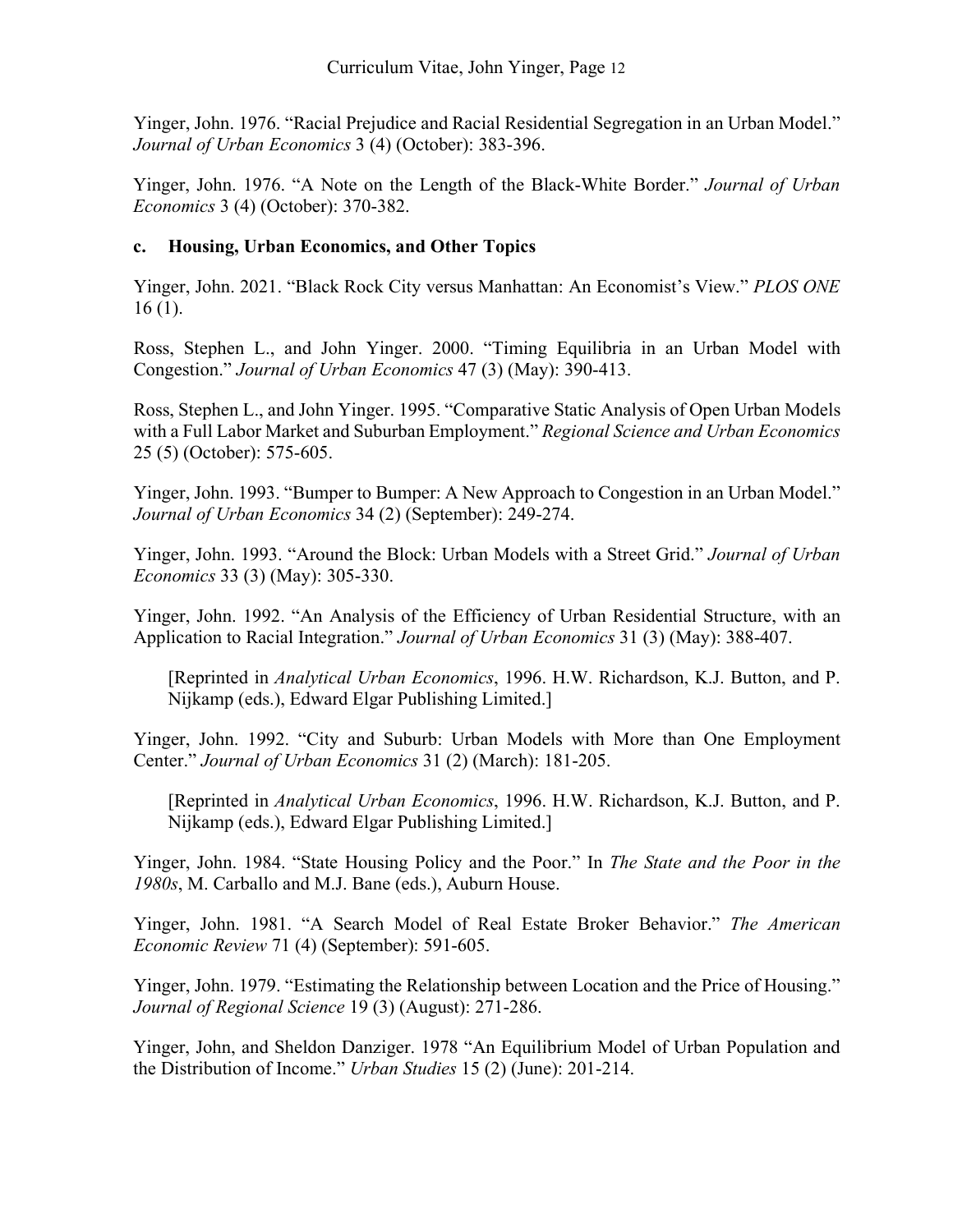# **d. Substantive, Original Chapters by John Yinger in Volumes He Edited**

Yinger, John. 2020. "The Property Tax in the United States." In *Poverty and Proficiency: The Cost of and Demand for Local Public Education*, J. Yinger (ed.), Chapter 1. New Jersey: World Scientific Publishing.

Yinger, John. 2020. "Capitalization and Equalization: The Feedback Effects of Foundation Aid for Schools." In *Poverty and Proficiency: The Cost of and Demand for Local Public Education*, J. Yinger (ed.), Chapter 17. New Jersey: World Scientific Publishing.

Yinger, John. 2020. "Still Unknown: The Impact of School Capital on Student Performance." In *Poverty and Proficiency: The Cost of and Demand for Local Public Education*, J. Yinger (ed.), Chapter 28. New Jersey: World Scientific Publishing.

Yinger, John. 2004. "State Aid and the Pursuit of Educational Equity: An Overview." In *Helping Children Left Behind: State Aid and the Pursuit of Educational Equity*, J. Yinger (ed.), 3-57. Cambridge, MA: MIT Press.

# **VI. Other Publications**

# **a. Selected Published Reports and Monographs**

Turner, Margery Austin, Stephen L. Ross, George C. Galster, and John Yinger. 2002. *Discrimination in Metropolitan Housing Markets: National Results from Phase 1 HDS 2000,*  Washington, DC: The Urban Institute, (November). (Reviewed in *Contemporary Sociology*, (January 2004): 21-23.)

Yinger, John. 1991. *Housing Discrimination Study: Incidence and Severity of Unfavorable Treatment*. U.S. Department of Housing and Urban Development, Washington, DC: The Urban Institute, (October).

Yinger, John. 1991. *Housing Discrimination Study: Incidence of Discrimination and Variation in Discriminatory Behavior*, U.S. Department of Housing and Urban Development, (October).

Turner, Margery Austin, Raymond J. Struyk, and John Yinger. 1991. *Housing Discrimination Study: Synthesis,* U.S. Department of Housing and Urban Development, (September).

Ladd, Helen F., Andrew Reschovsky, and John Yinger. 1991. *Measuring the Fiscal Condition of Cities in Minnesota,* Final report to the Minnesota Legislative Commission on Planning and Fiscal Policy. Metropolitan Studies Program, Maxwell School, Syracuse University, (March).

Wasylenko, Michael, and John Yinger. 1988. *Nebraska Comprehensive Tax Study, Final Report,* Metropolitan Studies Program, Maxwell School, Syracuse University, (July).

Brown, H. James, and John Yinger. 1986. *Homeownership and Housing Affordability in the United States: The 1986 Report,* MIT-Harvard Joint Center for Housing Studies, (March).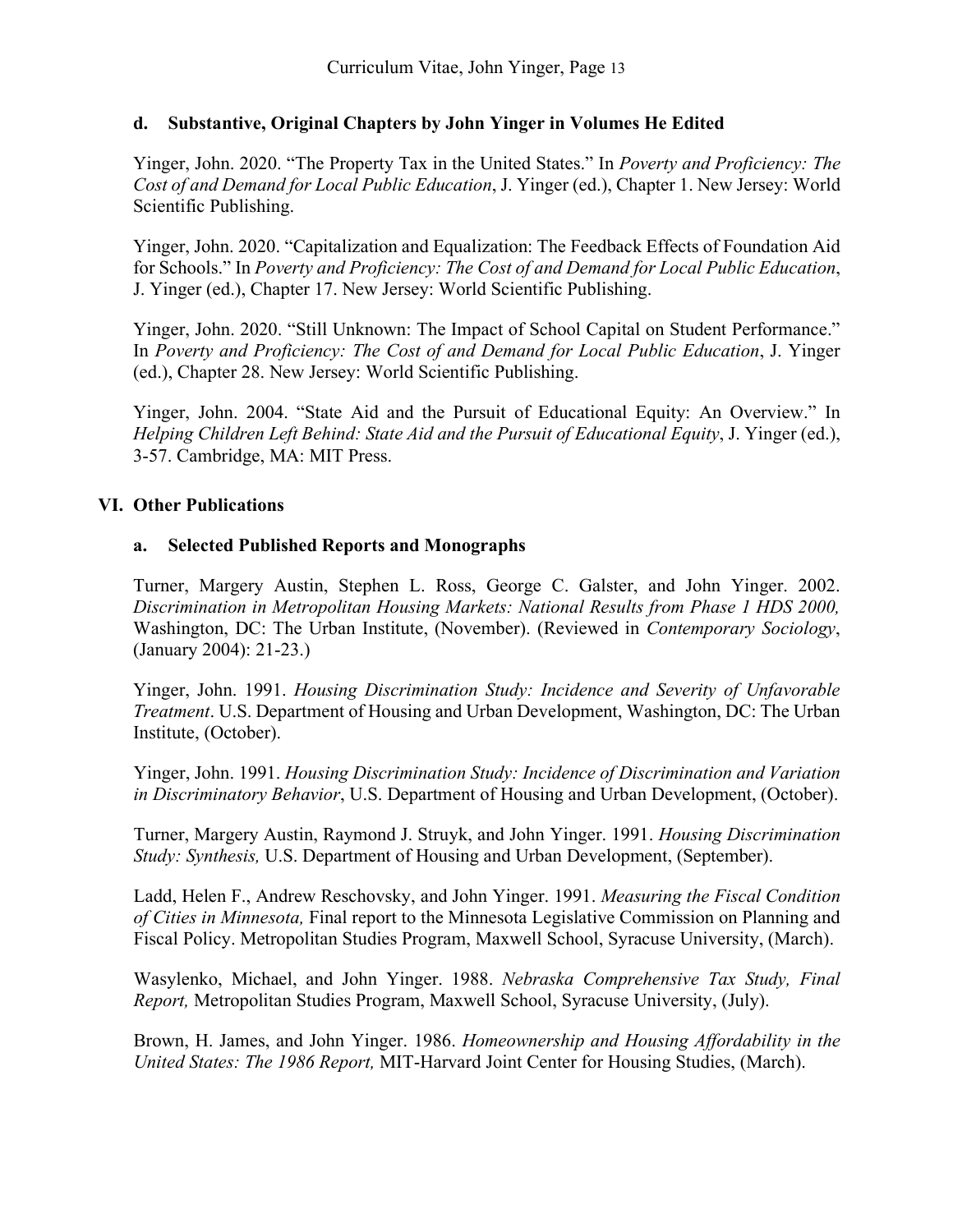Ross, Doug, Paul Courant, Peter Eckstein, Sandra Gleason, John E. Jackson, James Kenworthy, David Verway, and John Yinger, 1984. *The Path to Prosperity: Findings and Recommendations of the Task Force for a Long-Term Economic Strategy for Michigan,* Lansing, MI, (November).

Yinger, John, and Carol Meyers. 1971. *If We Can't Tax the Capitol...: A Comparative Study of Revenues in the District of Columbia and Other Major Cities,* Washington Center for Metropolitan Studies, (February).

# **b. Published Notes, Comments, Policy Briefs, Book Reviews, and Encyclopedia Entries**

Yinger, John. 2019. "How Equitable is The Education Finance System in New York State?" Center for Policy Research Policy Brief No. 54/2019 (July).

Yinger, John. 2016. Commentary on "The Past and Future of the Urban Property Tax" by Grant Driessen and Steven M. Sheffrin. In *Land and the City*, George W. McCarthy, Gregory K. Ingram, and Samuel A. Moody (eds.), Cambridge, MA: Lincoln Institute of Land Policy.

Yinger, John. 2016. Entry on the New York Property Tax, *Significant Features of the Property Tax*, The Lincoln Institute of Land Policy, <http://datatoolkits.lincolninst.edu/subcenters/significant-features-property-tax/TaxDigest.aspx>

Duncombe, William D., and John Yinger. 2011. "Introduction to the Special Issue on Costing Out." *Peabody Journal of Education: Issues of Leadership, Policy and Organizations* 86 (1): 1-2.

Duncombe, William D., and John Yinger. 2010. "School District Consolidation: The Benefits and Costs." *The School Administrator*, 67 (5) (May): 10-17.

Yinger, John. 2010. "Tiebout Hypothesis." In *Encyclopedia of Urban Studies*, Ray Hutchison (ed.), Thousand Oaks, CA: SAGE Publications, Inc.

Ondrich, Jan, and John Yinger. 2008. "Introduction to the Special Issue on Teacher Labor Markets." *Public Finance Review* 36 (1) (January): 4-6.

Yinger, John. 2007. "Audits for Discrimination." In *International Encyclopedia of the Social Sciences,* 2nd Edition, William A. Darity, Jr. (ed.), Macmillan Reference USA.

Yinger, John. 2003-2004. "State Aid and the Pursuit of Educational Equity: Lessons for New York," *Educational Change: A Journal of Role Analysis and Institutional Change*, (Spring): 1- 10. (Text of a keynote address to the annual conference of the New York State Foundations of Education Association.)

Yinger, John. 2004. Review of *Low-Income Homeownership: Examining the Unexamined Goal*, Nicolas P. Retsinas and Eric S. Belsky (eds.), *Journal of Economic Literature* 42 (2) (June): 556-557.

Yinger, John, Anna Lukemeyer, and Yao Huang. 2004. "Appendix A: A Guide to State Court Decisions on Education Finance." In *Helping Children Left behind: State Aid and the Pursuit*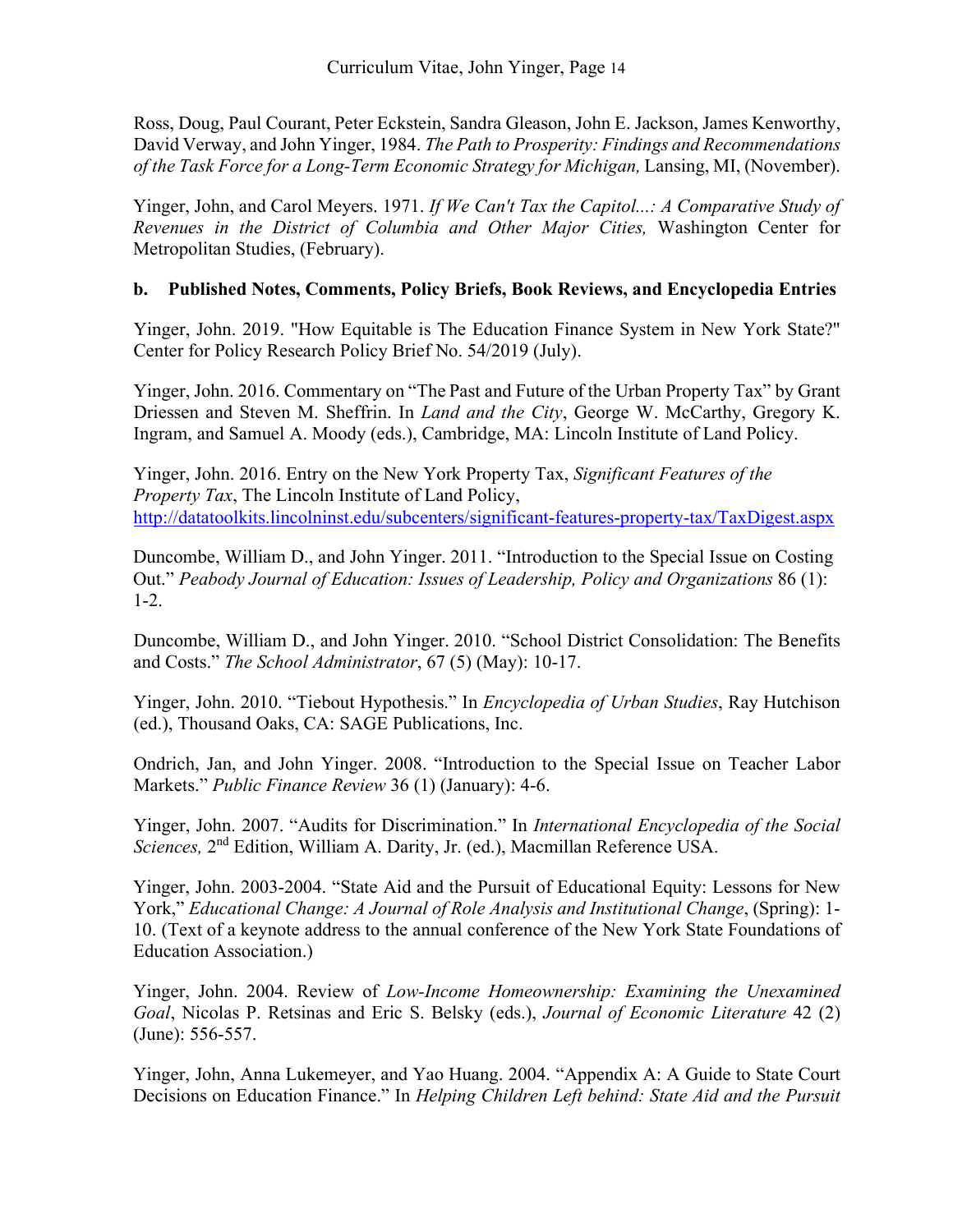*of Educational Equity*, John Yinger (ed.), Cambridge, MA: MIT Press, 318-330.

Duncombe, William D., Anna Lukemeyer, and John Yinger. 2004. "Education Finance Reform in New York: Calculating the Cost of a 'Sound Basic Education' in New York City." Policy Brief No. 28/2004, Center for Policy Research, Maxwell School, Syracuse University.

Yinger, John. 2002. Review of *The Homevoter Hypothesis* by William Fischel. *Land Economics* 78 (4): 627.

Ross, Stephen L., and John Yinger. 2002. "Looking the Other Way: A Critique of the Fair-Lending Enforcement System and a Plan to Fix It." Policy Brief No. 24/2002, Center for Policy Research, Maxwell School, Syracuse University.

Yinger, John. 2001. "Fixing New York's State Aid Education Dinosaur: A Proposal." Policy Brief No. 21/2001, Center for Policy Research, Maxwell School, Syracuse University.

Yinger, John. 1998. "Fair Housing Audits." In *Encyclopedia of Housing*, Willem van Vliet (ed.), Thousand Oaks, London, New Delhi: SAGE Publications, Inc., 166-168.

Duncombe, William D., and John Yinger. 1998. "Financing Higher Standards in Public Education: The Importance of Accounting for Educational Costs." Policy Brief No.10/1998, Center for Policy Research, Maxwell School, Syracuse University.

Yinger, John. 1996. "Why Default Rates Cannot Shed Light on Mortgage Discrimination." *Cityscape: A Journal of Policy Development and Research* 2 (1) (February): 25-31. [Also: "Rejoinder to Berkovec, Canner, Gabriel, and Hannan" (with G. Galster and S. Ross). 1996. *Cityscape*, (February): 55-58.]

Yinger, John. 1995. "Opening Doors: How to Cut Discrimination by Supporting Neighborhood Integration." Policy Brief No. 3/1995, Center for Policy Research, Maxwell School, Syracuse University.

Yinger, John. 1993. Comments on "The Urban Institute Audit Studies: Their Methods and Findings," by J. Heckman and P. Siegelman. In *Clear and Convincing Evidence: Testing for Discrimination in America*, M. Fix and R. Struyk (eds.) The Urban Institute Press: 259-270.

Yinger, John. 1987. Comments on "Effects on Real Estate," by Patric H. Hendershott, James R. Follain, and David C. Ling. In *Tax Reform and the U.S. Economy*, Henry J. Aaron and Joseph A. Pechman (eds.), Washington, DC: Brookings Institution, 97-102.

Ladd, Helen F., and John Yinger. 1986. "Measuring the Fiscal Capacity of U.S. Cities." In *Measuring State Fiscal Capacity--Alternative Methods and Their Uses*, Advisory Commission on Intergovernmental Relations, Washington, DC (Appendix E): 177-18.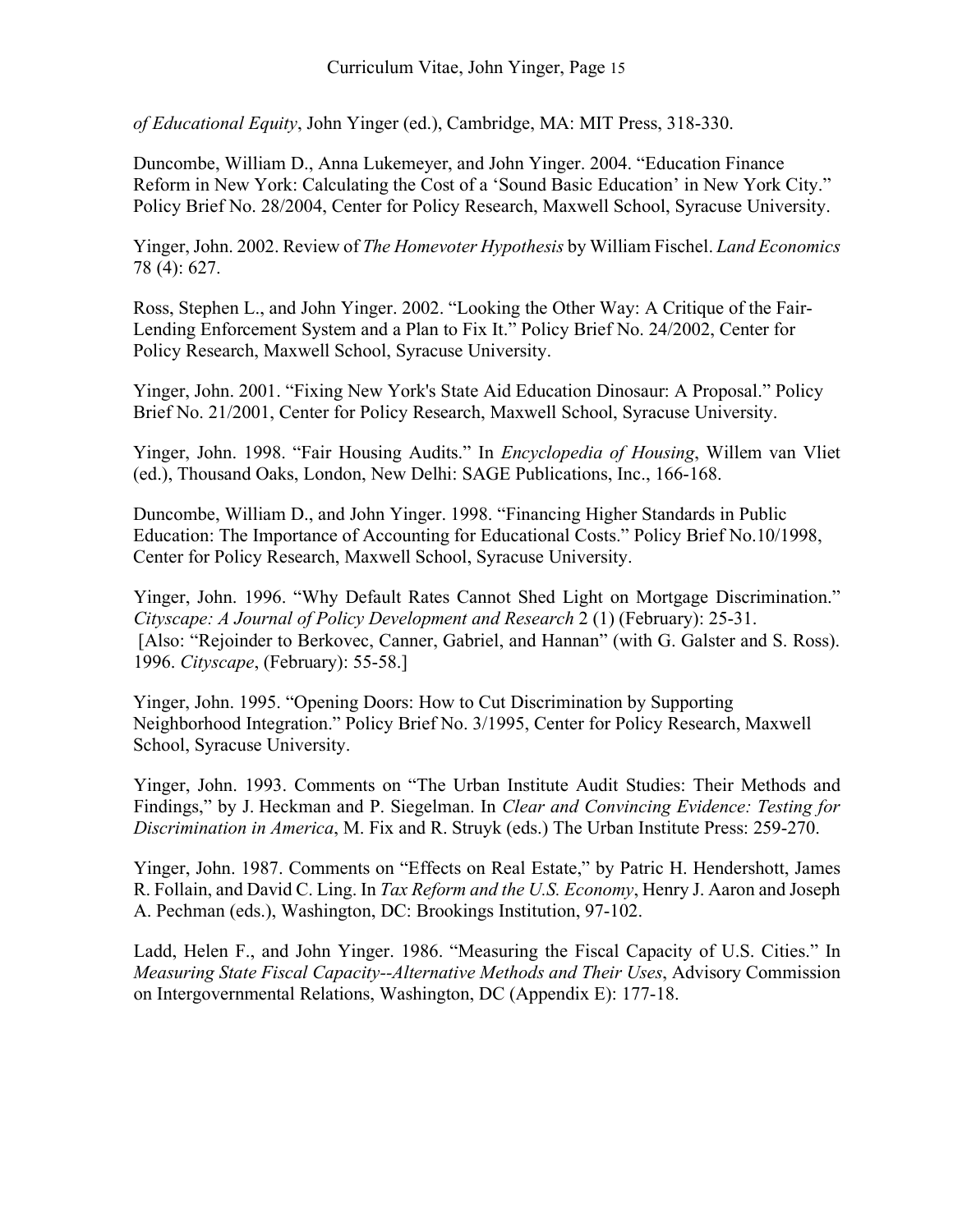Yinger, John. 1986. Review of *The New Reality of Municipal Finance* by Robert W. Burchell et al., Journal *of Economic Literature* (March): 102-104.

Yinger, John. 1985. Review of *Public Expenditure* by David Heald, *Journal of Economic Literature* 23 (1) (March): 121-122.

Reschovsky, Andrew and John Yinger. 1983. "Rich Towns, Poor Towns," *Boston Observer* 2 (7) (September): 7-11.

Yinger, John. 1983. Review of *Urban Decline and the Future of American Cities* by K.L. Bradbury, A. Downs, and K.A. Small, *Journal of Policy Analysis and Management* (Summer): 663.

Yinger, John. 1981. Comments on "Consumption Aspects" by E.A. Hanushek and J.M. Quigley. In *Do Housing Allowances Work?* K.L. Bradbury and A. Downs (eds.), Brookings Institution.

Yinger, John. 1978. "Feldstein on Capital Gains Realizations." *Tax Notes*(October 2): 428-431.

Yinger, John. 1977. Review of *Housing Markets and Racial Discrimination* by J.F. Kain and J.M. Quigley, Land *Economics* (August): 379-385.

# **c. Selected Working Papers and Unpublished Reports**

Kim, Yusun, Yilin Hou, and John Yinger. 2021. ", "Returns to Scale in Property Value Assessment: Evidence from New York State's Small Localities Coordination Program."

Schwegman, David J., and John Yinger. 2020. "The Shifting of the Property Tax on Urban Renters: Evidence from New York State's Homestead Tax Option." U.S. Census Working Paper CES-20-43, December.

Yinger, John. 2020. "Envelopes and Equilibria" Working Paper, Syracuse University, May.

Yinger, John. 2020. "World-Record Envelopes." Working Paper, Syracuse University, April.

Hu, Yue, Long Liu, Jan Ondrich, and John Yinger. 2017. "Interest-Rate Gaps in Small Business Loans." Working Paper, Syracuse University, September.

Duncombe, William D. and John Yinger. 2005. *Estimating the Costs of Meeting Student Performance Outcomes Adopted by the Kansas State Board of Education*, Report prepared for The Kansas Legislative Division of Post Audit, December.

#### **VII. Invited Testimony and Amicus Curiae Briefs**

"How Equitable is the Education Finance System in New York State?" Testimony before the New York Advisory Committee to the U.S. Commission on Civil Rights, June 12, 2019.

"Reforming Education Finance in New York State." Testimony at the New New York Education Reform Commission hearings in Yonkers, November 22, 2013. Available at: